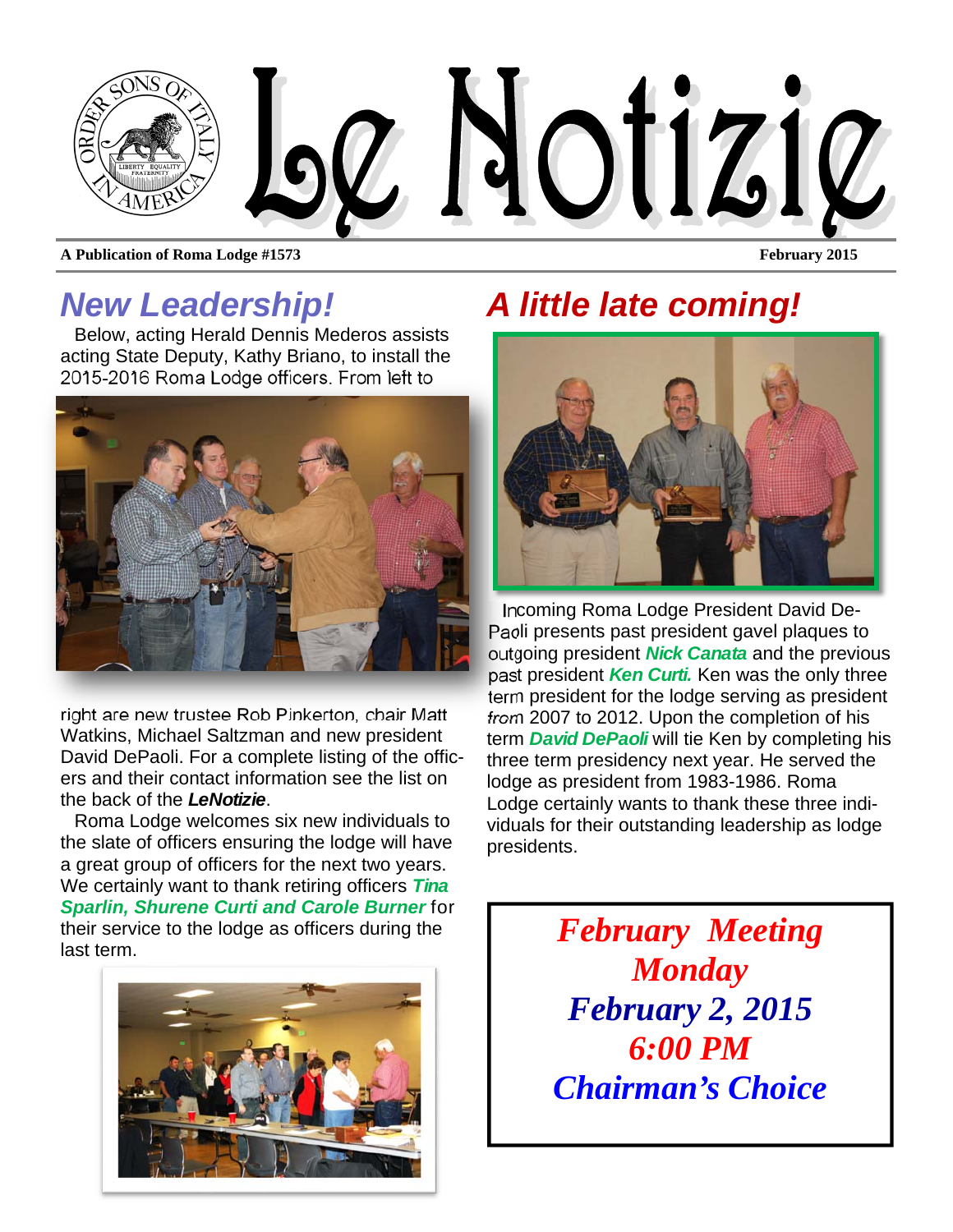# Use it or lose it! *Heralds Message*

*i*orgio Napolitano is the 11th President of Italy. Now, most of us as Roma Lodge members probably didn't know that and with todays technology using the Internet (Thank you Al Gore) all you have to do is to get on the web and search for the president of Italy.



If Mr. Napolitano wanted to find out who the president of the Roma Lodge was he could do the same by searching the web and going to the Roma Lodge website at romalodge1573.org and be able to contact our president David DePaoli.

Today websites are like noses, just about everybody has one. However, there are so many on the web that who has the time to visit very many of them. Many sites are designed to provide you with information, that used to require a visit to the library, and most are there to sell you something. A lot are connected to social webpages such as Twitter or Facebook.

The Roma Lodge site is primarily designed to provide information about the lodge to those outside the lodge who may be interested in learning more about what Roma Lodge is doing. Six simple tabs, titled *Home, Lodge History, LeNotizie, Calendar, Scholarships, Current Events and Contacts* makes the site simple to use and informative.

The *Home* page provides visitors with pictures of the most recent lodge activity, when meetings and events are planned and some other general information about the lodge. The *History* page is pretty self explanatory and the *LeNotizie* page provides visitors with all of the issues of the publication for 2014 and 2015. Members can access the publication and print it out if they choose to do so. A subpage on the LeNotizie page gives all the newsletter sponsors a slideshow of their business cards. When we used to print out the sponsors and birthdays for the month this cost the lodge it would cost about \$600 per year

so the lodge decided to post that information on the website.

The *Calendar* page is a Google application and shows all of the lodge members birthdays and is updated automatically. Visitors can access this page and find out when all lodge members have a birthday or when other important events are scheduled.

The *Scholarship* page features our scholarship winners and the *Current* events page shows pictures of lodge activities that have been recently conducted by the lodge.

Finally, the *Contact* page features the contact information for all of our lodge officers and visitors can access a pdf of the complete lodge directory online. So if you have are somewhere you don't have your lodge directory and need to contact an officer or need a phone number of a member you can simply click on the lodge directory and get that information.

If you have not accessed the site you need to take a look at in once in a while to see what is going on in the lodge. I have also added a visit counter to the site which shows we have about 13, 245 visitors to the side since I built it.

Now, before you get too excited that over 13,000 people have visited the site I would estimate that it took me about that many visits to design, build, edit and work on the site!

The Roma Lodge website keeps the lodge up-todate with technology, gives outside visitors the opportunity to see what the lodge is doing and provides as a resource to house information about the lodge. It is important that lodge members and others continue to utilize the site and suggest changes on how to make it better. The site was developed and is maintained by Wix.com which is a pretty easy platform to use.

*Remember, if we don't use and we can't get someone to maintain it in the future we may lose it.*  So next time you are on the web go to the site and check it out.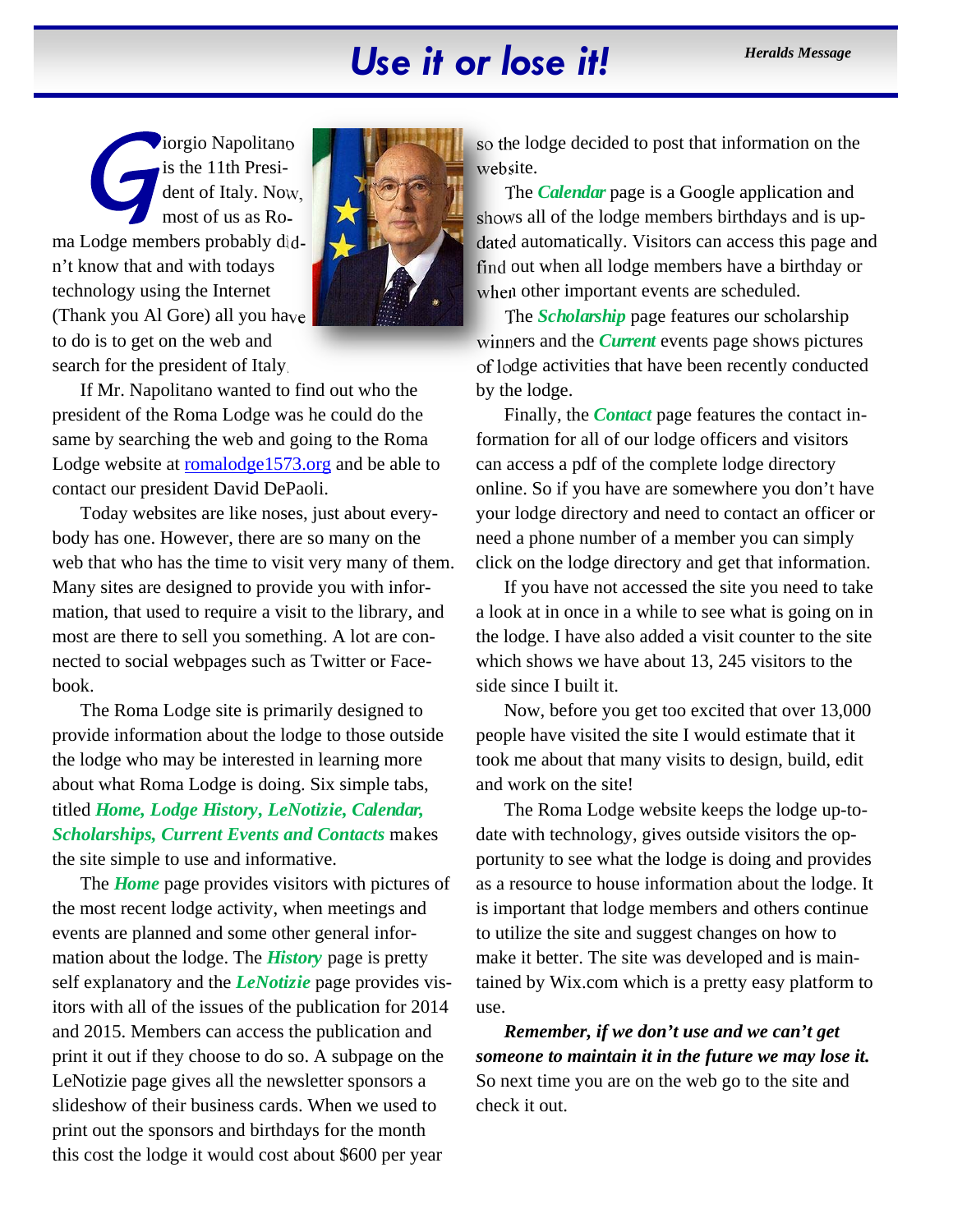## More New Babies

*Domenica Lilia Curti* was born on December 30, 2014 to proud parents *Navin Sok and Phillip Justin Curti.* Domenica weighed 6 lbs, 8 ounces and measure 20 inches long. Her grandparents are *Janis and Phillip Curti*  and she is doing well.



Congratulations to all the Curti Family for another addition to their family.

### *Sunshine News*

*Ben Curti* and *Larry Dutto*, golfing partners, continue to recover from their health issues brought on by an traffic accident and recent surgery. Both hope to make a full recovery and get back on the golf course as soon as their health permits. *Anna Dutto* also had a recent stay in the hospital with a bout of pneumonia.

## *Lodge Directory*

The 2015-16 Roma Lodge Directory is about ready to go to print and therefore it is important to make sure you notify Cathy Mederos of any changes in your address or phone number. The directory will be



in booklet form and a little smaller than in the past and we will limit the phone numbers to one contact number. Currently if you have had a cell number listed in the directory that will be the only one listed. If you do not have a cell number listed then your home number will be listed. You need to make your corrections at the February meeting or contact Cathy by February 15th to make changes.

## *World Ag Expo*

The weather is cold and foggy with no real rain

in sight and we used to rely on the World Ag Expo to bring rain to the valley. However, it does not seem to be the case this year. With that said it is



time for Roma Lodge members to come together in support of our 48th year in having a food booth at the World Ag Expo.

Chairs for the booth are Michael DePaoli, Matt and Melissa Watkins and Maci Daramy and they need our support. Sauce making will be on Sunday, February 8th and you will need to have your admission pass that day to get into the show. Make sure you plan on being at the meeting on February 2nd to get your passes to get into the show each day.

Remember, it is not about how much money we make but the visibility Roma Lodge receives as a non-profit, charitable organization that supports our community in a variety of ways. Make plans to come and support our committee chairs and the lodge by doing your part to make the booth a success.

#### *Membership Dues*

*Your lodge dues were due on January 1, 2015. Regular member dues are \$75 per year. Social members are \$60 and benefits for junior members are \$6.36. Junior members who choose not to select the benefit option are free. College students up to the age of 26 are also free if they verify they are in college by sending a letter to the lodge. Mail your dues to Cathy Mederos, Roma Lodge, PO Box 1337, Tulare, California 93275.*